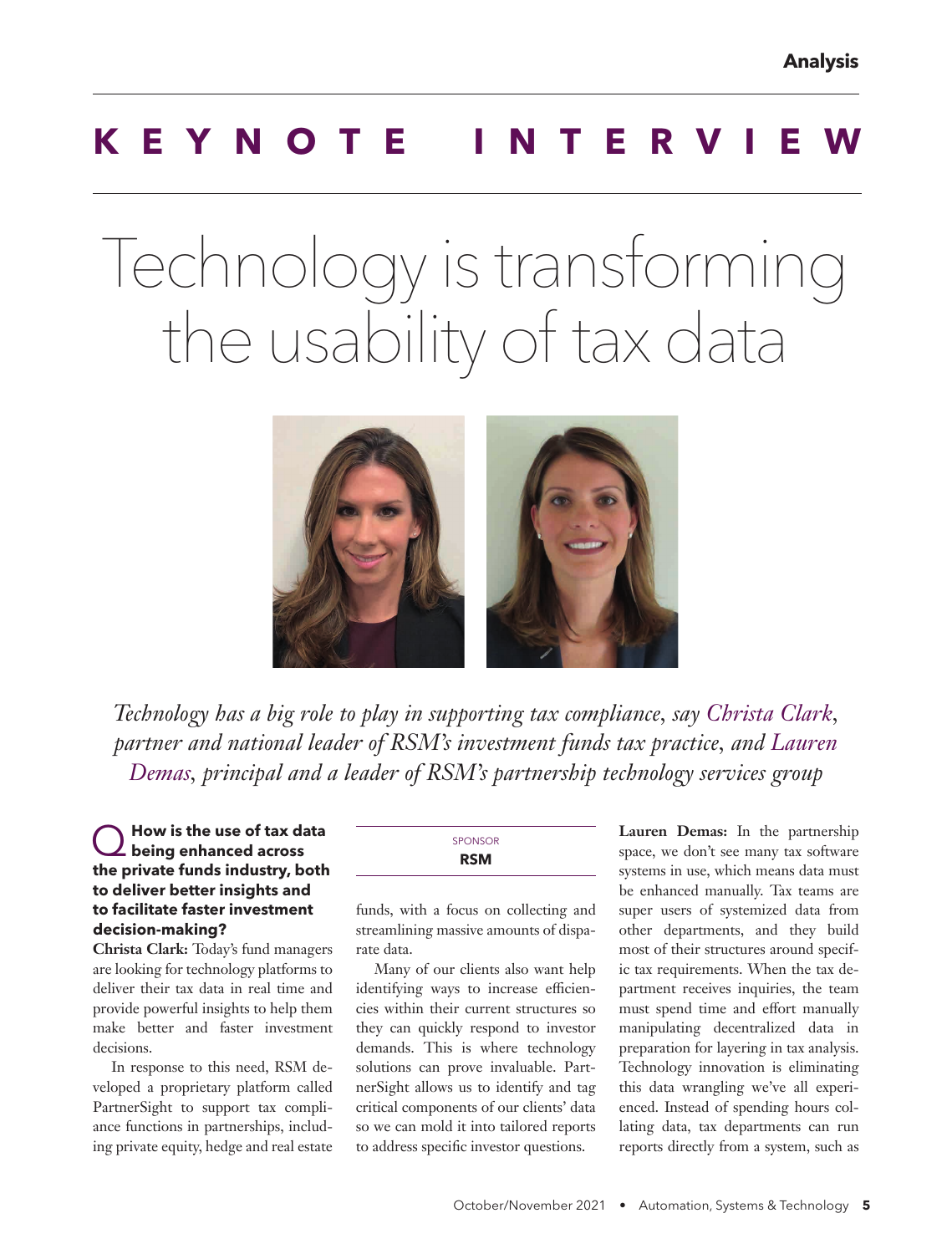#### **Analysis**

*"Today's fund managers are looking for technology platforms to deliver their tax data in real time"* 

**CHRISTA CLARK**



PartnerSight, saving precious time and allowing the team to focus on analytics.

### Q **What are firms doing to ensure their data is properly recorded, verified and distributed to the right people?**

**CC:** Technology is enabling firms to streamline manual processes, such as pulling information directly from a source and tracking it. For instance, data verification is a big concern for RSM's clients, and through Partner-Sight we now have the ability to track changes in an audit log so that everyone can see who made what changes and when. This level of transparency helps instill trust in our system and process, while eliminating time spent on verifications.

**LD:** Data integrity is always a top priority for clients, which traditionally required manual intervention to ensure accuracy. We are often asked to evaluate an organization's ERP system to ensure it's being maximized. Our technology, PartnerSight, is flexible enough to handle data whether it's systemized or not and provides a space and structure for tax data to be centralized. Having a centralized dataset goes a long way toward easing the administrative burden that often accompanies the tax function.

## Q **What demands are investors making in terms of data?**

**CC:** Today's investors want a very sophisticated level of detail and they want it quickly. They are looking for more than internal rates of return; they need real-time data that can be used for effective scenario planning.

Currently, we are getting a lot of requests for tax planning and projections in anticipation of upcoming changes in tax legislation. We can support these requests with scenario planning because our technology is capable of cloning data, keeping the original data safe within the platform, and allowing us to model outcomes and create visualizations. For example, we can project what could happen if there was a change with the taxation of carried interest.

Our clients are constantly reviewing their portfolios, comparing various structures for tax leakage. They